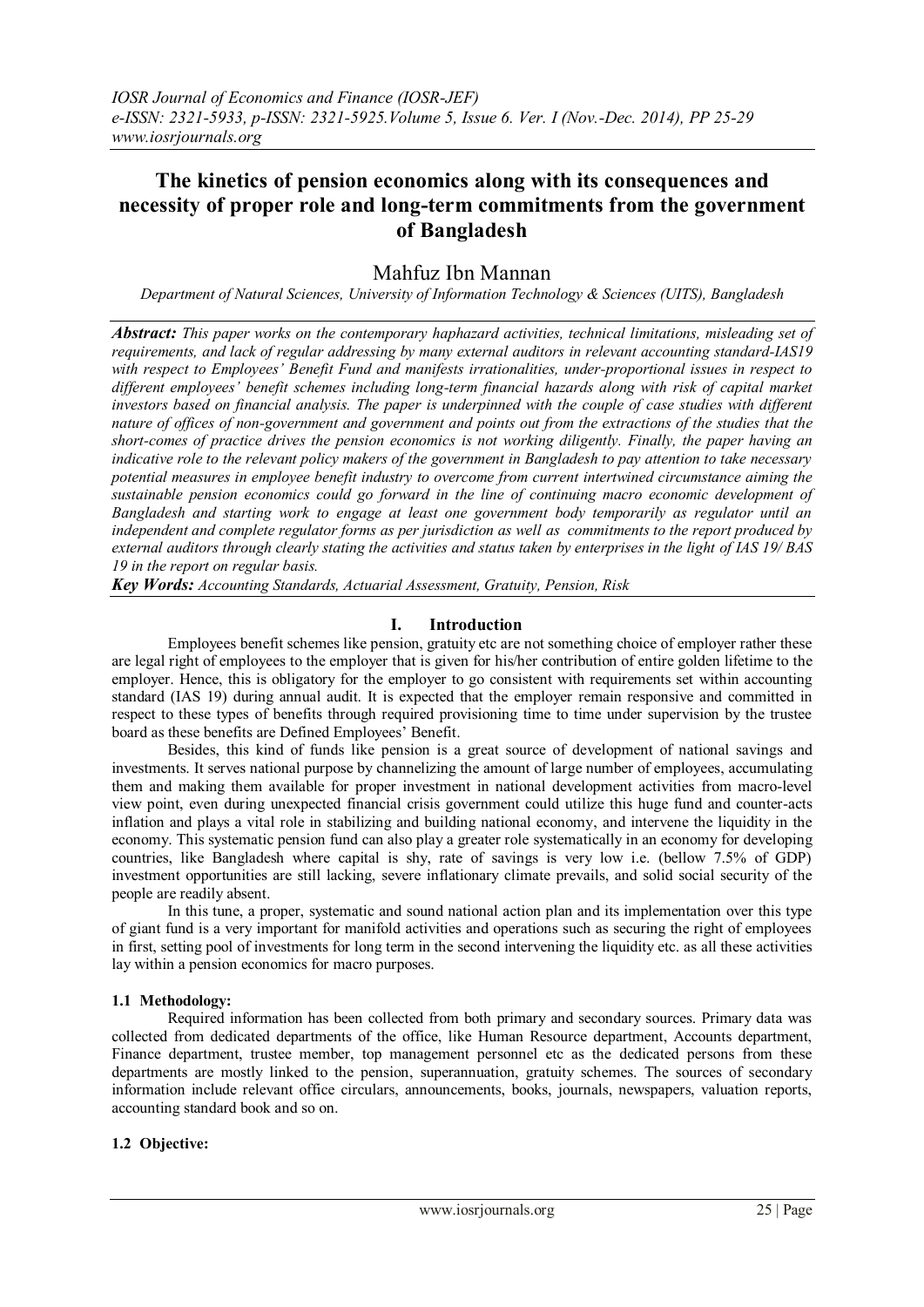The main goal of the study is to evaluate concurrent condition and practice, limitations, challenges for existing employee benefit system and then draw instructions on it for Bangladesh circumstance. The study has been carried out with the following objectives:

i. To evaluate the existing nature of practice and awareness with short comes/drawbacks in Bangladesh ii. To identify the contemporary challenges at hand in Bangladesh

iii. To make some instructions/recommendations/suggestions to get rid from these routine problems in employee benefits for Bangladesh.

## **II. Body**

The body comprises two relevant case studies of first one on gratuity in private enterprises and then the pension issue for government offices including authorities, corporation, commissions, etc.

These are many private organizations and enterprises along with giant group of companies with more than a decade operation life time. In customized way they belong to a range of industries like banking, nonbanking financial institution, life insurance, general insurance, real estate, pharmaceuticals, garments, textile, multi-national companies etc. Many of them are listed in the capital market at where the Bangladesh Security and Exchange Commission (BSEC) is the regulator. In financial activities, the Bangladesh Bank (BB) plays the regulatory role. There are some other regulators regulate specifically industry-wise as relevant for example the Insurance Development and Regulatory Authority (IDRA) for the insurance industry. For all these kind of private offices gratuity is supposed to be the most common employees' benefit scheme besides provident fund activities. Idiosyncratically, many of them have no separate trustee and/or separate gratuity fund. Also many of continuing non-unique and non-rationale and poor benefit scheme in absence of local regulations. Besides, There are a very few companies which maintain superannuation fund for their employees in parallel to gratuity, but the operation of that scheme is not that known so far.

#### **2.1 Extract from Case Study on Private Enterprises:**

This case study is made from the basis of multi-office (private like banks, group of companies some of which are listed in capital market some others are not) investigation. There are a couple of groups introduced to point out the entire practice. The first kind of offices are doing business for more than a decade with the registration from Registrar of Joint Stock Companies and Firms (RJSC) have no that gratuity fund but the provident. The second kind has trustee but the gratuity fund is not separate. The third kind illustrates having separate gratuity fund but is not assessed on regular basis then is not addressed and covered as per BAS 19 by many external auditors in many companies. The forth mentionable kind is those offices which has separate fund via separate account, governed by trustee addressed by external auditors regularly but actuarial valuation takes place once in 3 years and in most cases fund is found a significant shortfall, and the scheme asset is invested to the same enterprises business leaving the asset jeopardized as the balance sheet of that question enterprise is found hardly apparent from investment point of view with financial analysis but trustee do its asset threatening. The most reputed multi-national companies are found sound and fulfillment to the compliance at IAS 19. There are few domestic companies which are also compliance under IAS19 as those companies have an objective to issue bond or would like to raise loan from the market. But, one point is common irrespective to groups and nature of the companies that is the membership data (employees data) and its viability is still a big question as it is very sensitive to the actuarial liabilities amount and so the status of the fund shortfall or surplus is determined through. It is found in many cases that in private sector most of the data fails during validity check. This means there is an essential need of scope to become sure of the supplied data from the enterprises as these membership data are true and fit for the purpose. The fact is the actuarial liability figure of the employees' benefit fund like gratuity and/or superannuation fund for the most of the private offices based on their supplied data are hardly apparent to actuaries from their experience. Also, there is another short comes that is if any employee works in 'X" company for 4 years and then switch to 'Y' company his first 4 years' service length value is not addressed by the second company, and the employee becomes sufferer.

There are a good number of government bodies like corporations, authorities, commissions etc exist at where provident fund exists for their employees but gratuity is not everywhere. These funds are mostly managed under budgetary frame work of the government. As the benefit schemes are defined benefit plan by nature and government contributes at the fund on regular basis as calculated by auditors to the said funded benefit. Pension is also defined here but, pension is comparatively rare in government offices (corporation, commissions, authority etc) than the gratuity. The practice is if any government office eager to launch pension scheme then government requires that the said office is to be sufficiently solvent to operate that pension fund along with its expenses from its own income. There is a set of requirements from the government through the Ministry of Finance (MoF), Bangladesh for these interested offices to propose a pension scheme via auditing asset by external auditor and liability by actuarial firms separately as per set guide lines under Reference-11 and then fill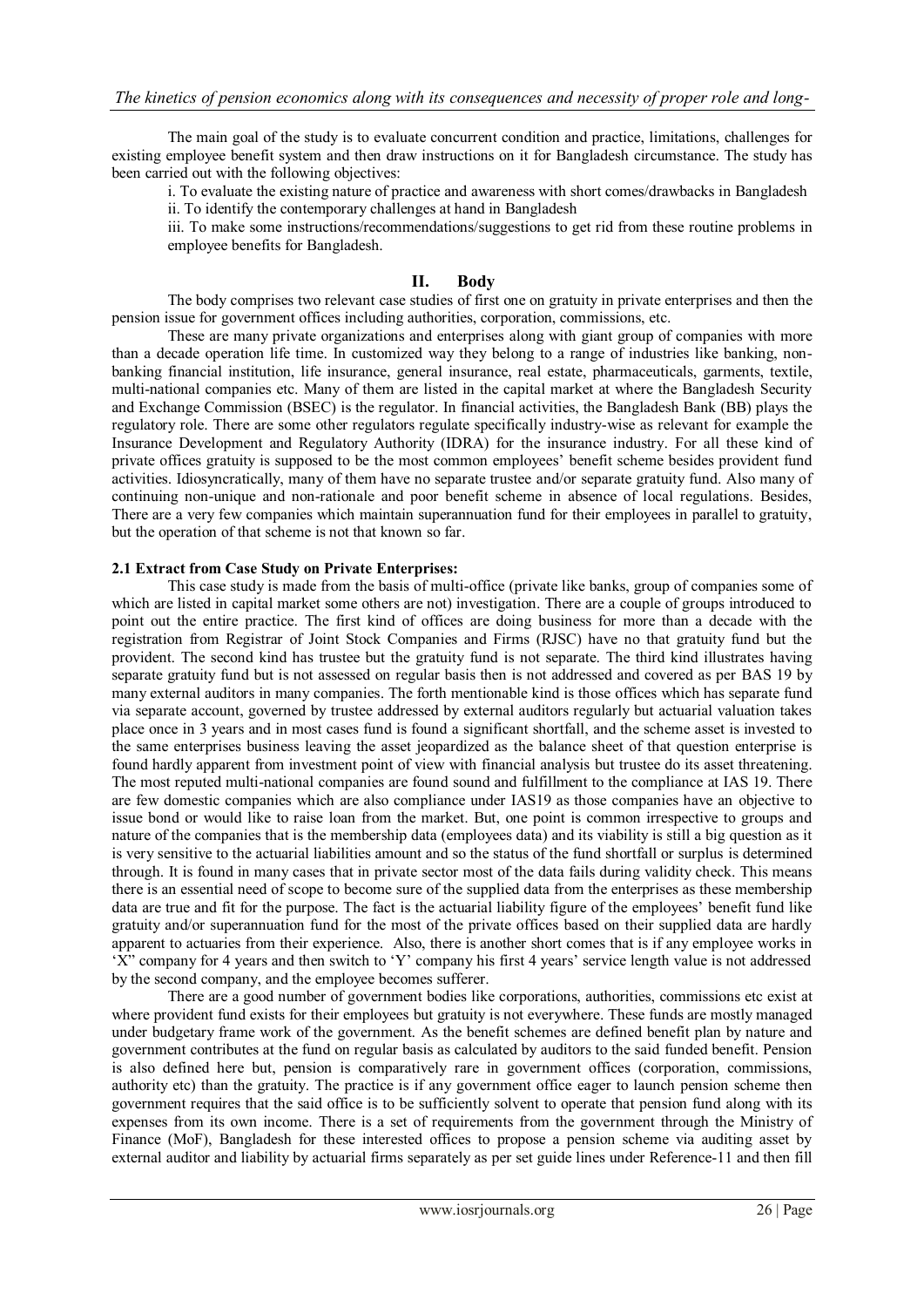some 3 tables from the extract of these auditor's and actuarial reports and send those tables along with audit and actuarial reports to the MoF's dedicated relevant office for approval.

Furthermore, in the starting of 2014 government started a new commission to deal with the salary of the government employees naming Pay Commission. This commission is the key responsible to set consistent and proportional salary frame work in course of time. But, there is no other government body who will deal the future outcome of this update salary in the form of pension or likely employees' benefit scheme which is a crucial component of macro financial and economic policy in the national scale.

#### **2.2 Extract from Case Study on Government Offices:**

All the government offices are not acting under the same employees' benefit scheme requirement. For example the government bank employees' benefit schemes are apart from government corporation offices.

In government offices, there are different types of employee benefit exists those are superannuation or pension, gratuity, and/or provident fund under budgetary framework. As on now most of the government offices has no pension fund. Some of them have been maintaining provident fund only and other both gratuity and provident fund. But this gratuity fund asset for many government offices are not expected to be solvent due to lack of actuarial analysis and then uncovered by under BAS 19 groundling. Many government offices believe that they have sufficient income to introduce pension for the employees irrespective to whether they already have gratuity. But this transformation subjects to fulfillment of the set requirements by the Ministry of Finance (MoF), Bangladesh to the full. But, these requirements are not that apparent from technical point of view and misleading in some sense and hence accumulating a long-term huge financial risk to macro economy. The requirement comprises 10 points out of which 4 are to be done as per actuarial approach. The requirements set for actuarial professionals are (1) Actuarial liability of existing Gratuity Fund (if any) as at set date of valuation along with expected Future service cost for future 10 years (to be mentioned as in attached Table-1), (2) Actuarial liability of proposed Pension Fund as at set date of valuation along with expected Future service cost for next 10 years (to be mentioned as in attached Table-2), (3) The cashflow with interest income and balance in the pension system for future 10 years, (4) The financial correlation and correspondence including income and expense for the proposed pension system for next 10 years (to be mentioned as in attached Table-3).

As requested, Actuary usually provides this kind of result in the format supplied by the Ministry of Finance. Enterprises provide actuarial office with a format/example consisting of 3 tables of information. In producing these tables actuary follow the logic of the example provided by government offices.

| 1 avit-1. |                       |                             |                         |                                                                           |                                              |                     |  |  |
|-----------|-----------------------|-----------------------------|-------------------------|---------------------------------------------------------------------------|----------------------------------------------|---------------------|--|--|
| Sl.       | Financial year<br>(1) | Expected<br>retirees<br>(2) | Gratuity<br>paid<br>(3) | Provident Fund<br>amount to be amount to be Provident Fund<br>paid<br>(4) | Interest<br>on<br>amount to be<br>paid $(5)$ | Total amount<br>(6) |  |  |
|           |                       |                             |                         |                                                                           |                                              |                     |  |  |
|           |                       |                             |                         |                                                                           |                                              |                     |  |  |
|           |                       |                             |                         |                                                                           |                                              |                     |  |  |
| 10        |                       |                             |                         |                                                                           |                                              |                     |  |  |

 $Table 1:$ 

 $Table 2:$ 

| $10010 - 1$ |                |                 |                     |                            |                |         |  |  |
|-------------|----------------|-----------------|---------------------|----------------------------|----------------|---------|--|--|
| Sl.         | Financial year | Expected        | Expected            | Expected                   | Total payments | Comment |  |  |
|             | $^{(1)}$       | retirees<br>(2) | Pension<br>payments | Commutation<br>lump<br>sum | (5)            | (6)     |  |  |
|             |                |                 | (3)                 | payments<br>(4)            |                |         |  |  |
|             |                |                 |                     |                            |                |         |  |  |
|             |                |                 |                     |                            |                |         |  |  |
|             |                |                 |                     |                            |                |         |  |  |
| 10          |                |                 |                     |                            |                |         |  |  |

| Table-3: |                    |               |              |              |             |              |              |              |
|----------|--------------------|---------------|--------------|--------------|-------------|--------------|--------------|--------------|
| Sl.      | Financial year (1) | Initial asset | Gratuity     | Provident    | Investment  | Annual       | Pension      | End of the   |
|          |                    | (2)           | amount<br>to | Fund         | mcome<br>on | total        | scheme       | year         |
|          |                    |               | be paid      | amount<br>to | asset $(5)$ | amount $(6)$ | amount<br>to | Pension      |
|          |                    |               | (3)          | be paid      |             |              | be paid      | size<br>fund |
|          |                    |               |              | (4)          |             |              |              | (8)          |
|          |                    |               |              |              |             |              |              |              |
|          |                    |               |              |              |             |              |              |              |
|          |                    |               |              |              |             |              |              |              |
| 10       |                    |               |              |              |             |              |              |              |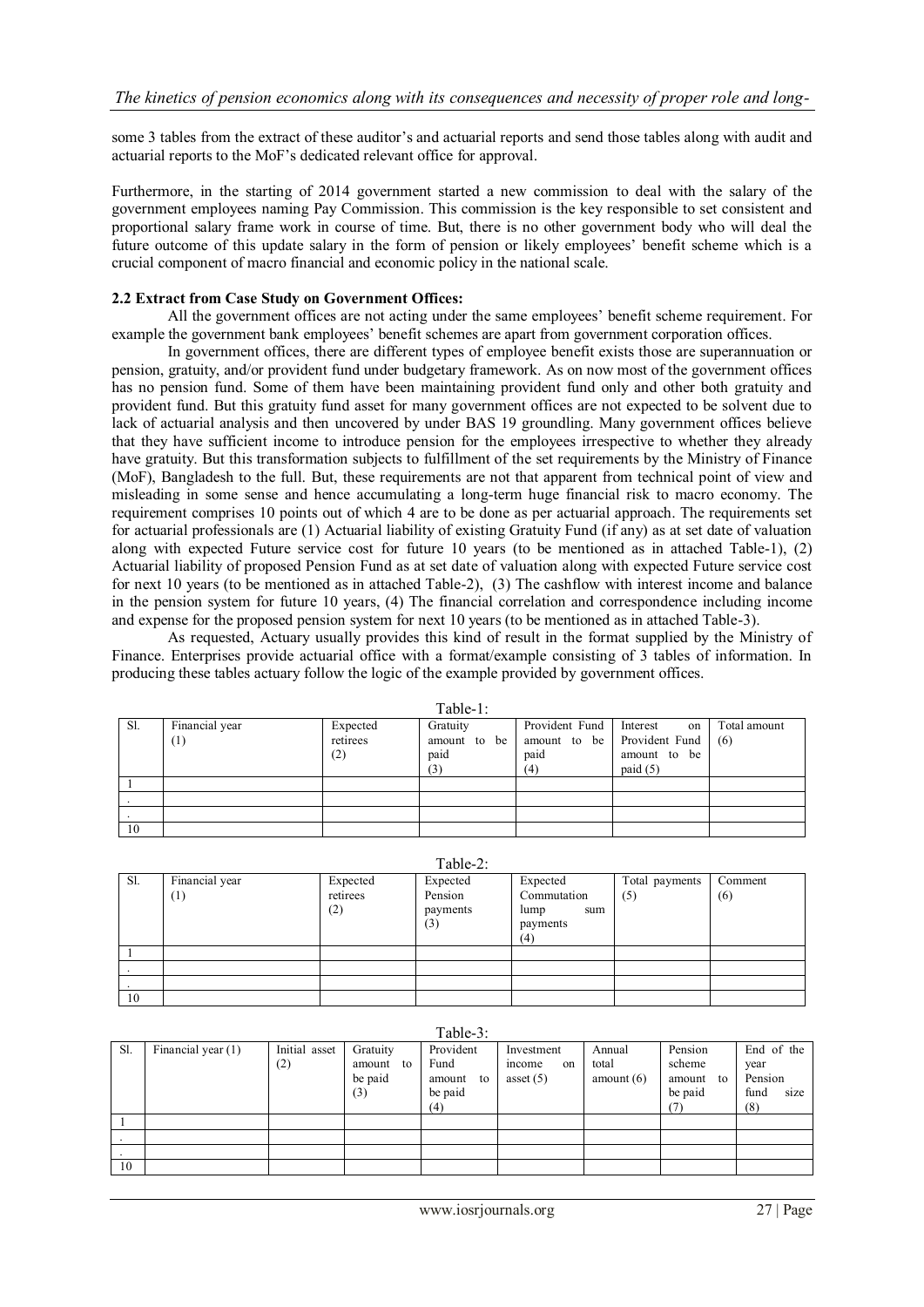This section are produced as per the requirements of the Ministry of Finance, and are submitted by pension seeking government office to support the request to introduce pension benefits for the employees of the respective government offices.

The demand as per attached Table-1 and Table-2 (from MoF) seems reasonable but not the Table-3. So, the points with respect to table 3 is that the information and calculations in this table make little sense in relation to actuarial perspectives because they do not reflect the running of a Gratuity or Pension Fund that is a separate Trust but separate trustee is another requirement of the set requirements of MoF. Hence, it is contradictory. Actuaries are never the less providing this as requested by the government offices as asked by MoF. However to include the following comments on the required Table 3 hereunder:

- The gratuity amounts to be paid (column 3) are the actual amounts to be paid to members on retiring. This follows the logic of the example provided. Actuarial observation is that this could alternatively be (a) the payments made into the Gratuity Fund with respect to future service accrual or (b) any deficit payments made into the Gratuity Fund (see Table-1, column 4) or (c) both a and b.
- The Provident Fund amounts to be paid (column 4) shown in the example provided do not take account of the Provident Fund accumulated for each prior year for the employees in question. It does not therefore provide a complete reflection of the money that would need to flow out of available funds in respect of each employee.
- Payments in respect of pensions (including commuted lump sums) shown in our table (column 7), was produced based on actuarial calculations. Actuaries have no scope to address it as there was no discernable logic to it. It was not an actuarial approach.
- The growth of assets shown ignores the fact that there will be liabilities remaining in the fund (with respect to members receiving pensions they have not commuted) and with respect to members that have not retired. These liabilities will grow at a similar pace to the asset growth shown. This means that the deficit in the pension scheme will also grow (all other things remaining equal), and looking at the asset only position, as this table does, is misleading.

#### **2.3 The Gray Point:**

The fact is there is no direct pension regulator or any regulator that intervenes, monitors; surveillances the employees' benefit schemes operation directly for both private and government. Moreover, there is no kind of pension supervisor exists within its regal footing and capacity to regulate this section for both domains. So, the entire system is functioning with no specifically relevant office under pension jurisdiction. In this circumstance the obvious questions are: 'Is it disciplined under its current regime?', 'Do other regulators supervise that and how extent within jurisdiction? For example, whether IDRA supervises all the insurance companies doing diligent towards these benefit scheme or do BSEC supervises whether its listed companies are compliant in this regard ''Are there any standard to follow during regulation?'

Starting from the last question- Bangladesh has no its own set of exclusive accounting standards so far. So, it fully follows International Accounting Standard (IAS) that is wholesale trade and the name is Bangladesh Accounting Standard (BAS). The relevant number to the employees' benefit fund in this standard is Bangladesh Accounting Standard is 19 (BAS 19). Not all the audited report supplied by appointed/external audit firms covers this BAS 19 in regular basis. Although some reputed audit firms are sincere on this, but many audit firms hardly cover the points relevant of actuarial gain and loss under the capacity of BAS 19 in respect but qualifying their report and many enterprise are listed in Stock Exchange and facing this condition from appointed auditor and BSEC seemingly reluctant to this may cause a severe and extreme condition for both the employees of the private office and investors in the capital market. Hence, the absence of financial indiscipline prevailing in pension economics in Bangladesh as regulators are not paying attention on BAS 19 in the audited report made for both private and government offices for regular basis. There are 46 domestic private insurance companies of more than 10 years lifetime are listed in capital market. So, their regulators are BB, IRDA, BSEC. All these companies submit their qualified audit report to these regulators each year. But, a few among these companies' employees' benefit scheme have fully coverage on BAS 19. There are 30 banks listed in the capital market and BB, BSEC are their regulators but not all the bank's audit report maintaining BAS 19 on regular basis. These short comes drive employee benefit into severe threat and then distinguishable financial risks to both employees and investors in those listed companies which are not compliant to BAS 19.

## **III. Recommendation**